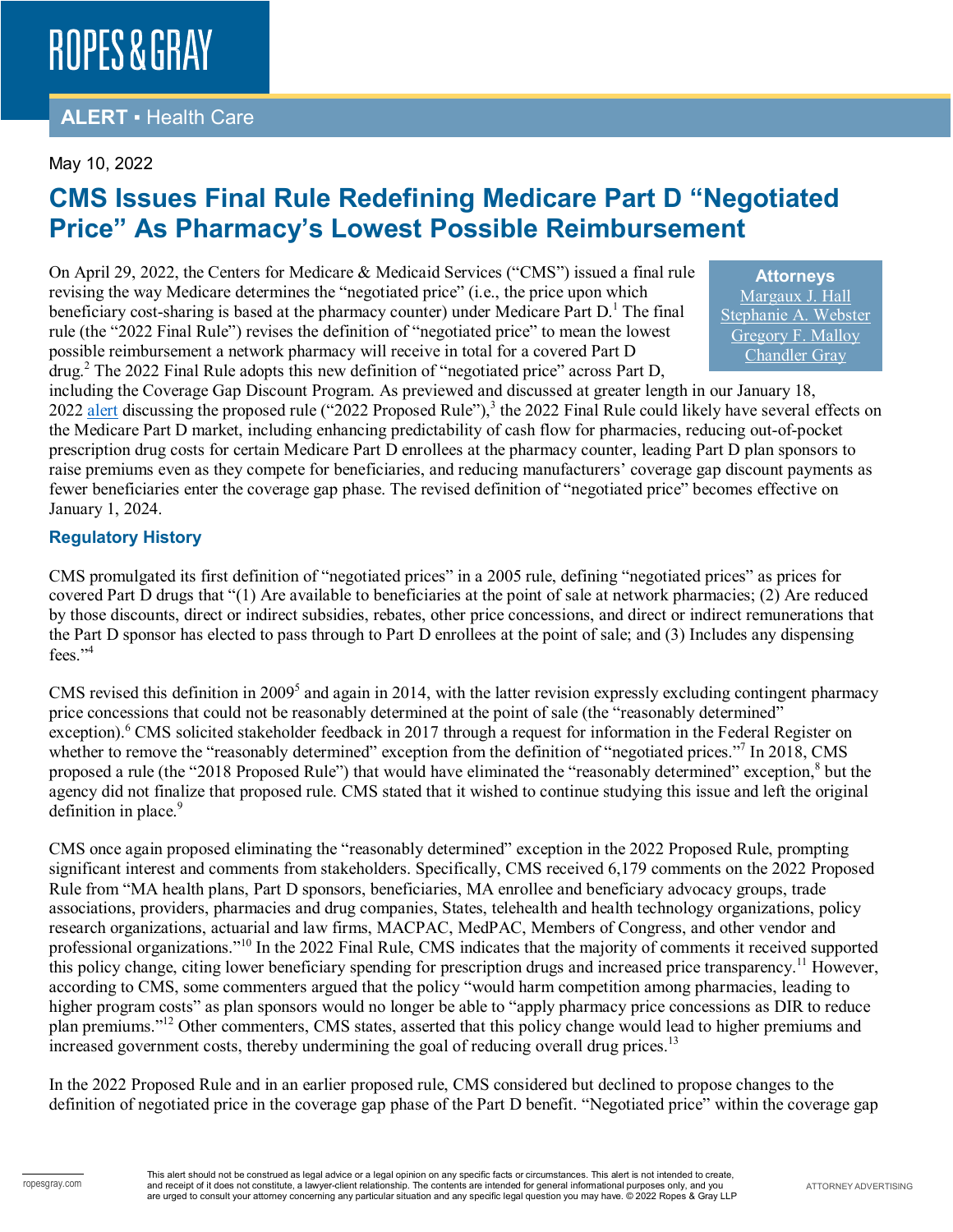### **ALERT** ▪ Page 2

determines manufacturer liability for discounts.<sup>14</sup> Prior to the 2022 Final Rule, the "negotiated price" of applicable drugs in the coverage gap had been defined as the amount the Part D sponsor and the network dispensing pharmacy determined that "a network entity will receive, in total, for a covered Part D drug, reduced by those discounts, direct or indirect subsidies, rebates, other price concessions, and direct or indirect renumeration that the Part D sponsor has elected to pass through to Part D enrollees at the point of sale, and net of any dispensing fee or vaccine administration fee for the applicable drug."<sup>15</sup>

In the 2018 Proposed Rule, CMS stated it was "considering whether to require sponsors to include pharmacy price concessions in the negotiated price in the coverage gap" and requested comments on this issue.<sup>16</sup> The 2022 Proposed Rule explained that CMS had received comments in support of applying the same definition of "negotiated price" to all phases of the Part D benefit, including the coverage gap.<sup>17</sup> However, in the 2022 Proposed Rule, CMS declined to propose adopting the same definition for purposes of the Coverage Gap Discount Program, stating that "allowing plans flexibility with respect to the treatment of pharmacy price concessions for applicable drugs in the coverage gap will moderate increases in beneficiary premiums and government costs."18 CMS stated that the two definitions of "negotiated price" differed because, for drugs under the coverage gap, "plans would have the flexibility to determine how much of the pharmacy price concessions to pass through at the point of sale, and beneficiary, plan, and manufacturer liability in the coverage gap would be calculated using this alternate negotiated price."<sup>19</sup> For more information on the regulatory history of the definition of "negotiated prices," please see our earlier [alert.](https://www.ropesgray.com/en/newsroom/alerts/2022/January/CMS-Proposes-Revised-Definition-of-Medicare-Part-D-Drug-Negotiated-Prices-Rule-Could)

#### **Final Rule**

In the 2022 Final Rule, CMS adopts its proposed definition of "negotiated price." Specifically, effective January 1, 2024, the definition of "negotiated price" at 42 CFR § 423.100 will be amended to eliminate the "reasonably determined" exception, and instead, will be defined as "the lowest possible reimbursement [a] network [pharmacy or dispensing provider] will receive, in total, for a [covered Part D] drug."<sup>20</sup> This new definition will include all pharmacy price concessions received by the plan sponsor.<sup>21</sup> CMS explains that it decided on an effective date of January 1, 2024, to provide Part D plan sponsors and PBMs adequate time to negotiate contracts and implement necessary system changes.<sup>22</sup>

In the 2022 Final Rule, CMS also adopts its proposed addition of the definition of "price concession" to § 423.100, defining "price concession" as including "any form of discount, direct or indirect subsidy, or rebate received by the Part D sponsor or its intermediary contracting organization from any source that serves to decrease the costs incurred under the Part D plan by the Part D sponsor."23

The 2022 Final Rule also revises the definition of "negotiated price" for the Coverage Gap Discount Program at § 423.2305 to be consistent with the new definition at  $\S$  423.100.<sup>24</sup> CMS states that it implemented this revision in response to comments on the 2018 Proposed Rule and the 2022 Proposed Rule suggesting a single definition of "negotiated price" would minimize the beneficiary confusion, administrative burden and costs, and implementation challenges posed by having two different definitions of "negotiated price."<sup>25</sup>

#### **Potential Implications**

The 2022 Final Rule may significantly affect the stakeholders in Medicare Part D, including plan sponsors, pharmacies, and beneficiaries. On the whole, CMS expects that pharmacies, manufacturers and certain beneficiaries would benefit from the rule, while Part D sponsors would not. In the 2022 Final Rule, CMS revises its estimates of the financial impact of the regulatory changes from those in the 2022 Proposed Rule for these various stakeholders. CMS states that this revision is largely due to the application of the new definition of "negotiated price" to all phases of the Part D benefit.<sup>26</sup>

Beneficiaries: CMS explains that some beneficiaries are likely to benefit from the Final Rule changes because beneficiary cost-sharing is based on the negotiated price. If negotiated prices of drugs are lowered, then beneficiaries are expected to have lower cost-sharing at the pharmacy counter.<sup>27</sup> However, CMS believes that beneficiaries who do not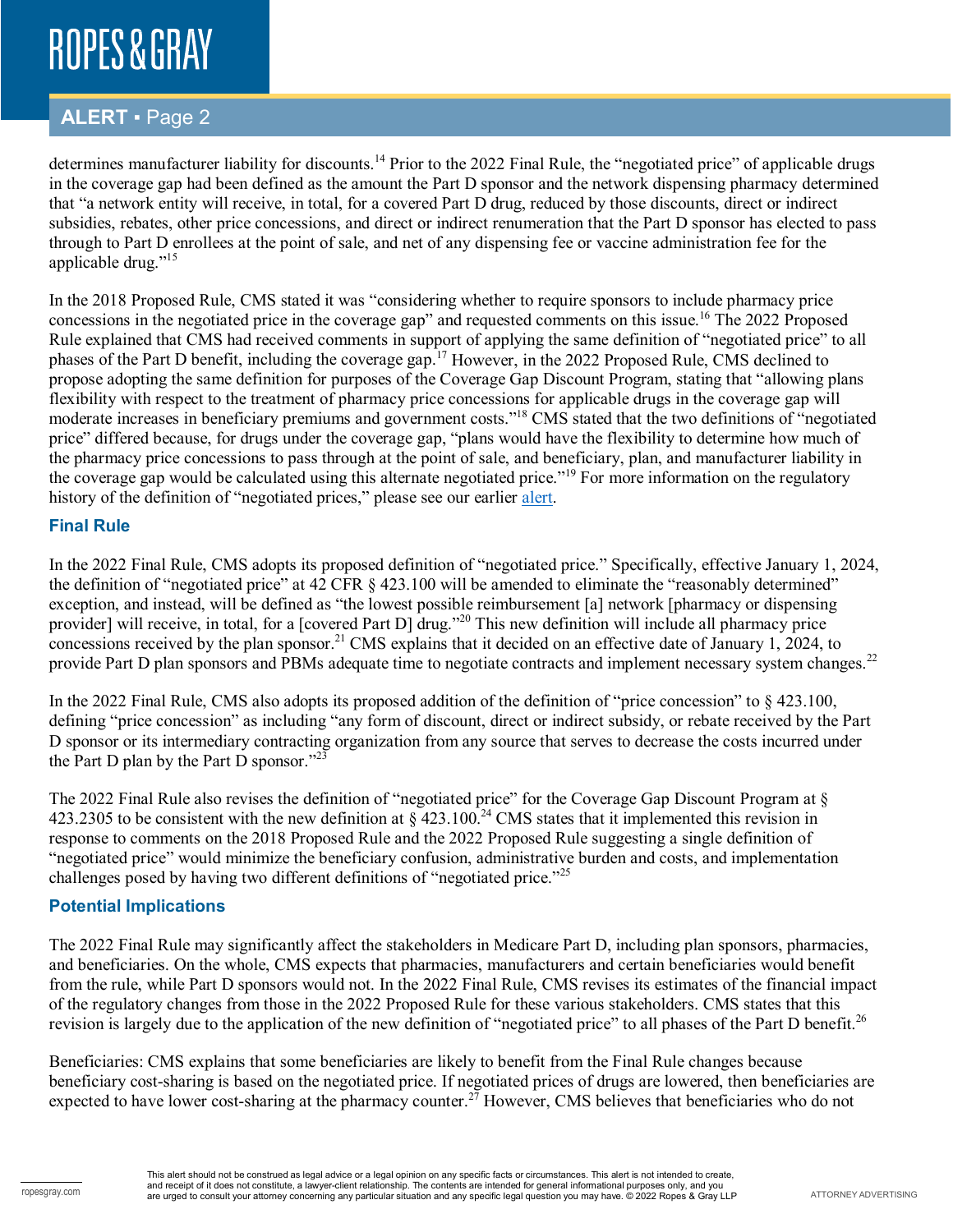### **ALERT** ▪ Page 3

have significant pharmacy drug spending may see increased premium costs as Part D plan sponsors pass pharmacy price concessions through to beneficiaries.<sup>28</sup> CMS estimates that, on the whole, the changes to the negotiated price definition will save beneficiaries \$26.5 billion,<sup>29</sup> as compared with an estimated \$21.3 billion under the 2022 Proposed Rule.<sup>30</sup>

Pharmacies: Although including pharmacy price concessions in negotiated prices is likely to result in lower payments to pharmacies at the point of sale, CMS expects the change will provide pharmacies greater predictability in their cash flow and thus their operations.<sup>31</sup> CMS also expects a modest indirect increase in payments to pharmacies (i.e., 0.2 percent of Part D gross drug cost) because pharmacies will likely seek to retain two percent of the existing pharmacy price concessions they negotiate with plan sponsors to compensate for pricing risk and cash flow differences.<sup>32</sup>

Part D Sponsors: CMS expects that Part D sponsors may increase beneficiary premiums due to their lower overall DIR fees; they may face increased competition for beneficiaries to the extent they raise premiums.<sup>33</sup> CMS also estimates a one-time administrative cost of approximately \$1.4 million for Part D sponsors to implement necessary software updates related to CMS data reporting.<sup>34</sup>

Manufacturers: CMS estimates that manufacturers will save \$16.8 billion in Coverage Gap Discount Program discounts under the Final Rule,<sup>35</sup> as compared to an estimated \$14.6 billion in savings under the 2022 Proposed Rule.<sup>36</sup> CMS states that this estimated change is due to the application of the revised definition to all phases of the Part D benefit, including the coverage gap, "reducing aggregate manufacturer gap discount payments as fewer beneficiaries" enter the coverage gap phase.<sup>37</sup>

Government: CMS estimates that the revised definitions will cost the government \$46.8 billion over the 2024-2032 time period,<sup>38</sup> as compared with the estimated cost of \$40 billion under the 2022 Proposed Rule.<sup>39</sup> The primary costs to the Government are from an anticipated increase in Medicare funding of plan premiums and low-income premium payments (with a moderated effect from anticipated decreases in Medicare's reinsurance and low-income cost-sharing payments).<sup>40</sup>

\*\*\*

Ropes & Gray will continue to monitor developments in this area. If you have any questions, please do not hesitate to contact the authors or your usual Ropes & Gray advisor.

<sup>&</sup>lt;sup>1.</sup> The 2022 final rule is entitled "Medicare Program; Contract Year 2023 Policy and Technical Changes to the Medicare Advantage and Medicare Prescription Drug Benefit Programs; Policy and Regulatory Revisions in Response to the COVID-19 Public Health Emergency; Additional Policy and Regulatory Revisions in Response to the COVID-19 Public Health Emergency."

<sup>&</sup>lt;sup>2.</sup> Medicare Program; Contract Year 2023 Policy and Technical Changes to the Medicare Advantage and Medicare Prescription Drug Benefit Programs; Policy and Regulatory Revisions in Response to the COVID-19 Public Health Emergency; Additional Policy and Regulatory Revisions in Response to the COVID-19 Public Health Emergency, *available at* [https://public-inspection.federalregister.gov/2022-09375.pdf.](https://public-inspection.federalregister.gov/2022-09375.pdf)

<sup>&</sup>lt;sup>3.</sup> Medicare Program; Contract Year 2023 Policy and Technical Changes to the Medicare Advantage and Medicare Prescription Drug Benefit Programs, available at [https://public-inspection.federalregister.gov/2022-00117.pdf.](https://public-inspection.federalregister.gov/2022-00117.pdf)

<sup>&</sup>lt;sup>4.</sup> 70 Fed. Reg. 4,194, 4,534 (Jan. 28, 2005).

<sup>&</sup>lt;sup>5.</sup> 74 Fed. Reg. 1,494, 1,505 (Jan. 12, 2009).<br><sup>6.</sup> 79 Fed. Reg. 29 844, 29 879 (May 23, 201

<sup>&</sup>lt;sup>6.</sup> 79 Fed. Reg. 29,844, 29,879 (May 23, 2014).<br><sup>7.</sup> 82 Fed. Reg. 56,336, 56,419 (Nov. 28, 2017).

<sup>&</sup>lt;sup>7.</sup> 82 Fed. Reg. 56,336, 56,419 (Nov. 28, 2017).<br>8. 92 Fed. Box. 62, 152, 62, 177 (Nov. 20, 2018).

<sup>&</sup>lt;sup>8.</sup> 83 Fed. Reg. 62,152, 62,177 (Nov. 30, 2018).

<sup>&</sup>lt;sup>9.</sup> *Id.* at 62,179.

<sup>10.</sup> Medicare Program; Contract Year 2023 Policy and Technical Changes to the Medicare Advantage and Medicare Prescription Drug Benefit Programs; Policy and Regulatory Revisions in Response to the COVID-19 Public Health Emergency; Additional Policy and Regulatory Revisions in Response to the COVID-19 Public Health Emergency, *available at* [https://public-inspection.federalregister.gov/2022-09375.pdf.](https://public-inspection.federalregister.gov/2022-09375.pdf)